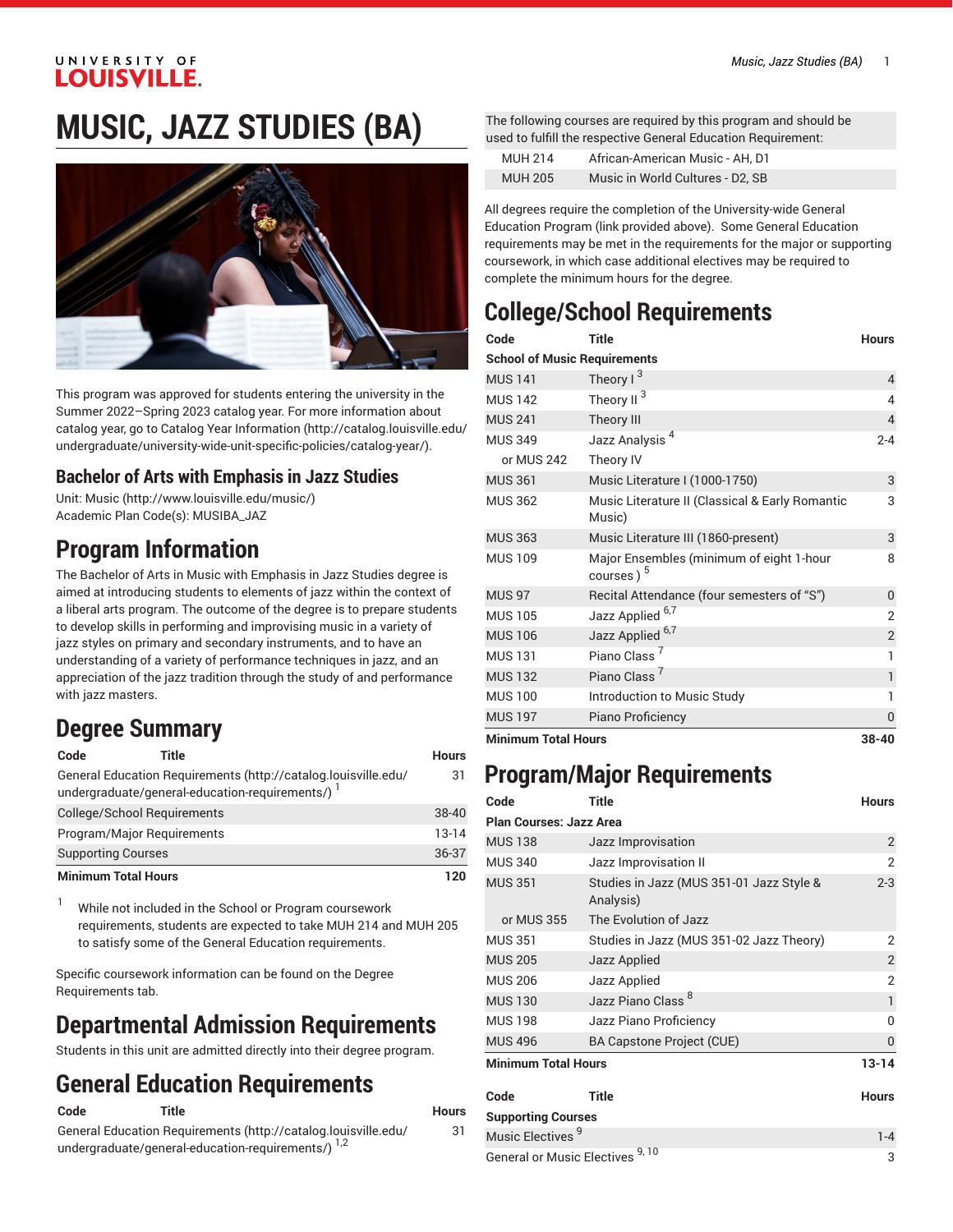### UNIVERSITY OF **LOUISVILLE.**

| <b>Minimum Total Hours</b>      | 36-37 |
|---------------------------------|-------|
| General Electives <sup>10</sup> |       |

#### **Upper Division Assessment**

All students enrolled in a music degree program will be reviewed at the approximate midpoint of the selected program in order for students to achieve Upper Division status. Students must meet the standards of this review to register for 400-level courses in music. Both the elements and standards of the review are established by the faculty and include credit for MUS 242 or Analysis (MUS 347 for BA General; MUS 349 for BA Jazz Studies; MUS 350 for BA Music & New Media); MUS 361 ; 4 semesters of Applied Instrument at the course numbers required for the degree; Piano Proficiency Examination; MUS 97 , with grade of S for 4 semesters; Ensemble participation; cumulative 2.5 GPA (good standing); minimum of 48 credit hours completed; pass ENGL 101 or ENGL 105; and 3 additional General Education/Cardinal Core courses.

Additional specific elements and standards appropriate to specific degree programs in jazz studies (including jazz performance, music education and music therapy with tracks in jazz studies, and the BA in jazz studies), music composition, music education, music history, instrumental and vocal performance, pedagogy, music theory, and music therapy are required of students in order to achieve Upper Division status and to continue in the degree program. Specific degree requirements are determined by the concentration and area faculties and are outlined in the *Undergraduate Student Handbook*.

| Code    | Title                                                                | <b>Hours</b> |
|---------|----------------------------------------------------------------------|--------------|
|         | <b>Culminating Undergraduate Experience (Graduation requirement)</b> |              |
|         | Requirement fulfilled by completing:                                 |              |
| MUS 496 | <b>BA Capstone Project</b>                                           |              |
|         | Students are required to take MUH 214 and MUH 205.                   |              |

- <sup>2</sup> MUH courses will not be accepted as music electives or cardinal core courses with the exception of ANTH 205/MUH 205 and PAS 214/MUH 214.
- 3 Students who do not pass the computer-based Fundamentals Test prior to the beginning of the fall semester are required to enroll in MUS 91 for 0 credit concurrently with MUS 141. Students who do not pass MUS 141, and students who enter the School of Music in January and do not place into MUS 142, must enroll in MUS 92 for the spring semester. Credits for MUS 92 do not count toward the degree.
- 4 Students also have the option of completing an Analysis course: MUS 349 Jazz Analysis for BA Jazz Studies.
- 5 Jazz students take 6 1-hour courses of Jazz Major Ensemble plus 2 1-hour courses of non-Jazz Major Ensemble.
- 6 The Piano Proficiency Examination is required for applied piano majors.
- 7 If the applied area is piano, Piano Class is replaced with 2 hours of music electives. The Piano Proficiency Examination may be taken in lieu of two semesters of Piano Class.
- 8 Students may substitute 1 hour of elective providing they pass the Jazz Piano Proficiency.

<sup>9</sup> Music electives in any Bachelor of Music degree should be chosen from courses in Music History, Music Theory/Composition, Music Education, Music Literature, Music Pedagogy, Music Therapy, Jazz, a secondary applied area, or a non-required ensemble. Courses beyond the degree requirement in the student's major applied area or in the required major ensemble(s) are not appropriate.

For the Bachelor of Arts degree, in addition to the electives listed for the Bachelor of Music, applied music courses beyond the required four semesters are acceptable as music electives. MUH courses will not be accepted as music electives. School of Music students may count up to two one-hour Physical Education courses toward the general elective requirement.

<sup>10</sup> Non-music electives which include <sup>18</sup> hours in one area of concentration. At least 9 hours in the area of concentration, and a total of 12 of the 31 hours, must be at the 300-level or above. The student may choose to pursue a second major or take a minor in a non-music area. School of Music students may count up to two one-hour Physical Education courses toward the general elective requirement.

### **Flight Plan, Even-Year Starts**

The four-year plan of study listed below is applicable for students who begin their academic programs in the fall semester of even-numbered years (e.g., 2018, 2020, 2022, etc.).

| Course            | <b>Title</b>                                                             | <b>Hours</b>   |
|-------------------|--------------------------------------------------------------------------|----------------|
| Year 1            |                                                                          |                |
| Fall              |                                                                          |                |
| <b>MUS 100</b>    | Introduction to Music Study                                              | 1              |
| <b>MUS 105</b>    | Jazz Applied                                                             | $\overline{2}$ |
| <b>MUS 109</b>    | <b>Major Ensembles</b>                                                   | 1              |
| <b>MUS 141</b>    | Theory I                                                                 | $\overline{4}$ |
| <b>MUS 97</b>     | Recital Attendance (MUS 97-06)                                           | 0              |
| <b>MUS 131</b>    | Piano Class (or Music Elective)                                          | $\mathbf{1}$   |
| <b>ENGL 101</b>   | Introduction to College Writing - WC                                     | 3              |
|                   | General Education: Cardinal Core Quantitative Reasoning - QR             | 3              |
|                   | <b>Hours</b>                                                             | 15             |
| Spring            |                                                                          |                |
| <b>MUS 106</b>    | Jazz Applied                                                             | $\overline{2}$ |
| <b>MUS 109</b>    | <b>Major Ensembles</b>                                                   | 1              |
| <b>MUS 142</b>    | Theory II                                                                | $\overline{4}$ |
| <b>MUS 97</b>     | Recital Attendance (MUS 97-06)                                           | 0              |
| <b>MUS 132</b>    | Piano Class (or Music Elective)                                          | $\mathbf{1}$   |
| <b>MUS 197</b>    | Piano Proficiency                                                        | 0              |
| <b>MUS 138</b>    | Jazz Improvisation                                                       | $\overline{2}$ |
| <b>ENGL 102</b>   | Intermediate College Writing - WC                                        | 3              |
|                   | General Education: Cardinal Core Oral Communication - OC                 | 3              |
|                   | Hours                                                                    | 16             |
| Year <sub>2</sub> |                                                                          |                |
| Fall              |                                                                          |                |
| <b>MUS 205</b>    | Jazz Applied                                                             | 2              |
| <b>MUS109</b>     | <b>Major Ensembles</b>                                                   | 1              |
| <b>MUS 241</b>    | Theory III                                                               | $\overline{4}$ |
| <b>MUS 97</b>     | Recital Attendance (MUS 97-06)                                           | 0              |
| <b>MUS 340</b>    | Jazz Improvisation II                                                    | $\overline{2}$ |
| <b>MUS 130</b>    | Jazz Piano Class                                                         | 1              |
| <b>MUS 198</b>    | Jazz Piano Proficiency                                                   | $\bf{0}$       |
|                   | Non-Music Elective in chosen concentration                               | 3              |
|                   | General Education: Cardinal Core Social & Behavioral Sciences Historical | 3              |
| Perspective - SBH |                                                                          |                |
|                   | <b>Hours</b>                                                             | 16             |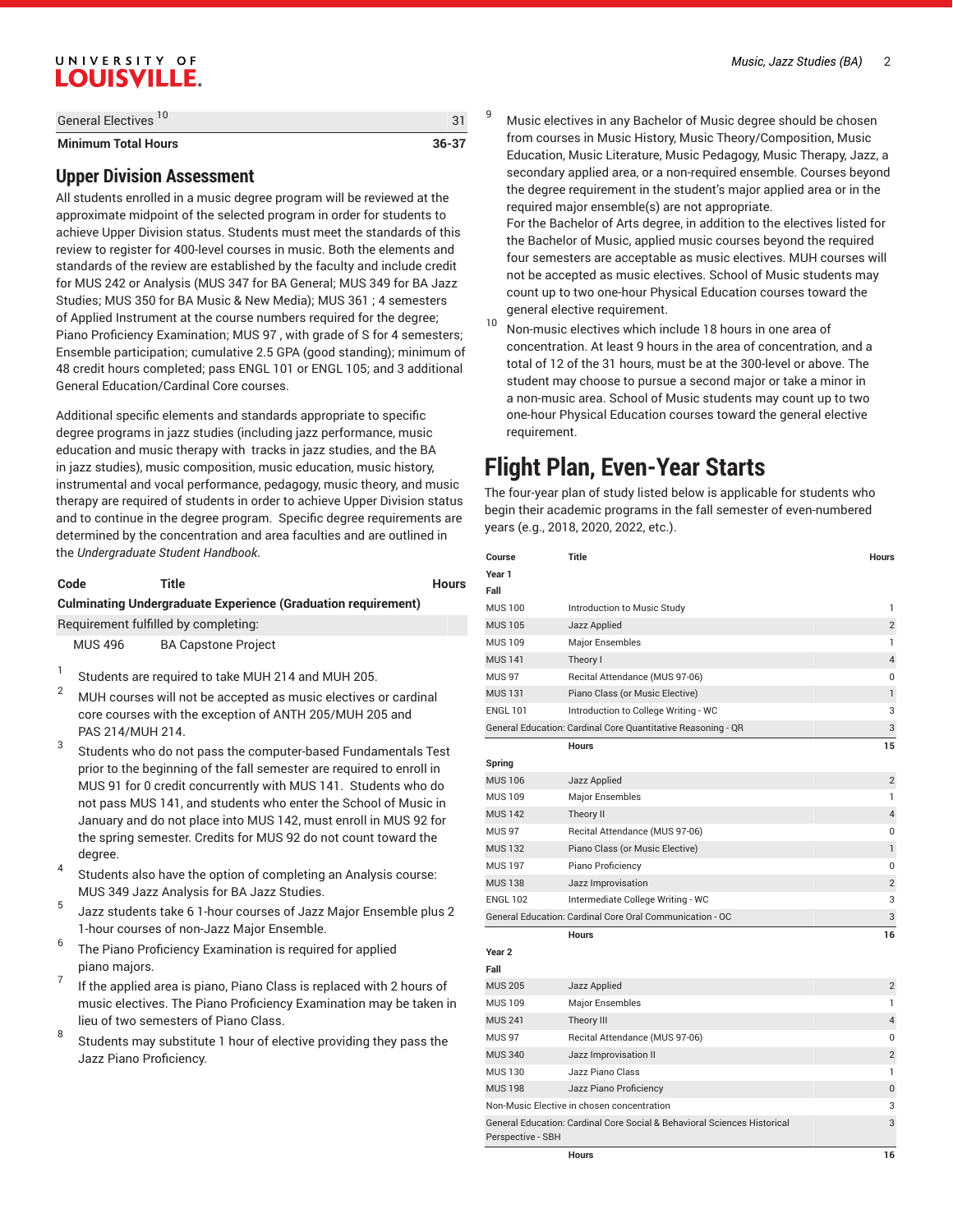### UNIVERSITY OF **LOUISVILLE.**

| Spring            |                                                                                                                                     |                |
|-------------------|-------------------------------------------------------------------------------------------------------------------------------------|----------------|
| <b>MUS 206</b>    | Jazz Applied                                                                                                                        | $\overline{2}$ |
| <b>MUS 109</b>    | <b>Major Ensembles</b>                                                                                                              | $\mathbf{1}$   |
| <b>MUS 349</b>    | <b>Jazz Analysis</b>                                                                                                                | $2 - 4$        |
| or MUS 242        | or Theory IV                                                                                                                        |                |
| <b>MUS 361</b>    | Music Literature I (1000-1750)                                                                                                      | 3              |
| <b>MUS 97</b>     | Recital Attendance (MUS 97-06)                                                                                                      | 0              |
|                   | Music Elective (students taking MUS 349 should complete 2 elective credits)                                                         | $0 - 2$        |
|                   | Non-Music Elective in any other discipline                                                                                          | 3              |
|                   | <b>Hours</b>                                                                                                                        | 13             |
| Year <sub>3</sub> |                                                                                                                                     |                |
| Fall              |                                                                                                                                     |                |
| <b>MUS 109</b>    | <b>Major Ensembles</b>                                                                                                              | 1              |
| <b>MUS 362</b>    | Music Literature II (Classical & Early Romantic Music)                                                                              | 3              |
| <b>MUS 351</b>    | Studies in Jazz (MUS 351-02, Jazz Theory)                                                                                           | $\overline{2}$ |
| <b>MUS 355</b>    | The Evolution of Jazz (students can alternatively fulfill<br>requirement by taking MUS 351-01, Jazz Style & Analysis,<br>in Spring) | 3 or 0         |
|                   | General Education: Cardinal Core Arts & Humanities - AH                                                                             | 3              |
|                   | Non-Music Elective in chosen concentration (300 level or above)                                                                     | 3              |
|                   | Non-Music Elective in chosen concentration (300 level or above)                                                                     | 3              |
|                   | <b>Hours</b>                                                                                                                        | $18 - 15$      |
| Spring            |                                                                                                                                     |                |
| <b>MUS 109</b>    | <b>Major Ensembles</b>                                                                                                              |                |
|                   |                                                                                                                                     | $\mathbf{1}$   |
| <b>MUS 363</b>    | Music Literature III (1860-present)                                                                                                 | 3              |
| <b>MUS 351</b>    | Studies in Jazz (MUS 351-01, Jazz Style & Analysis, if<br>MUS 355 not taken in the fall)                                            | $0 - 2$        |
|                   | Non-Music Electives in any other discipline                                                                                         | $\mathbf{1}$   |
|                   | Non-Music Elective in chosen concentration (300 level or above)                                                                     | 3              |
|                   | Non-Music Elective in chosen concentration (300 level or above)                                                                     | 3              |
| MUS 355 take 1)   | Music Elective (students who take MUS 351-01 take 2; students who take                                                              | $1-2$          |
|                   | General Education: Cardinal Core Natural Sciences - S                                                                               | 3              |
|                   | <b>Hours</b>                                                                                                                        | $15 - 18$      |
| Year 4            |                                                                                                                                     |                |
| Fall              |                                                                                                                                     |                |
| <b>MUS 109</b>    | Major Ensembles                                                                                                                     | 1              |
|                   | General Education: Cardinal Core Natural Sciences - S                                                                               | 3              |
|                   | General Education: Cardinal Core Natural Sciences Lab - SL                                                                          | 1              |
|                   | Non-Music Elective in any discipline (300 level or above)                                                                           | 3              |

|                                      | <b>Minimum Total Hours</b>                                   | 120      |
|--------------------------------------|--------------------------------------------------------------|----------|
|                                      | <b>Hours</b>                                                 | 13       |
| <b>MUS 496</b>                       | <b>BA Capstone Project (CUE)</b>                             | $\Omega$ |
| Non-music elective in any discipline |                                                              | 3        |
| General or Music elective            |                                                              | 3        |
| <b>MUH 214</b>                       | African-American Music - AH, D1                              | 3        |
| <b>MUH 205</b>                       | Music in World Cultures - D2, SB                             | 3        |
| <b>MUS 109</b>                       | <b>Major Ensembles</b>                                       | 1        |
| Spring                               |                                                              |          |
|                                      | <b>Hours</b>                                                 | 14       |
|                                      | Non-Music Elective in chosen discipline (300 level or above) | 3        |
| Non Music Elective in any discipline |                                                              | 3        |
|                                      |                                                              |          |

#### **Degree Audit Report**

Degree Audit reports illustrate how your completed courses fulfill the requirements of your academic plan. What-if reports allow you to compare the courses you have completed in your current academic plan to the courses required in another academic plan. Should you have questions about either report, please consult with your academic advisor.

#### **To create either report:**

- *Music, Jazz Studies (BA)* 3
- 1. Log into your ULink account.
- 2. Click on the Academic Progress tile.
- 3. Next, click on "View my Degree Audit" to run a Degree Audit report in the Undergraduate Advising area.
- 4. To create a What-if report, click on "Create a What-if Advisement Report."

Click here to run a Degree Audit report, or create a [What-if](https://ulink.louisville.edu) report. [\(https://](https://ulink.louisville.edu) [ulink.louisville.edu\)](https://ulink.louisville.edu)

#### **Flight Planner**

Based on your major, the Flight Planner tool may be available for you to create a personalized Flight Plan. The Flight Planner can be found in the ULink Student Center. Consult with your advisor for assistance with the Flight Planner.

### **Flight Plan, Odd-Year Starts**

The four-year plan of study listed below is applicable for students who begin their academic programs in the fall semester of odd-numbered years (e.g., 2019, 2021, 2023, etc.).

| Course                       | <b>Title</b>                                                                             | <b>Hours</b>   |
|------------------------------|------------------------------------------------------------------------------------------|----------------|
| Year 1                       |                                                                                          |                |
| Fall                         |                                                                                          |                |
| <b>MUS 100</b>               | Introduction to Music Study                                                              | $\mathbf{1}$   |
| <b>MUS105</b>                | Jazz Applied                                                                             | $\overline{2}$ |
| <b>MUS 109</b>               | Major Ensembles                                                                          | 1              |
| <b>MUS 141</b>               | Theory I                                                                                 | $\overline{4}$ |
| <b>MUS 97</b>                | Recital Attendance (MUS 97-06)                                                           | 0              |
| <b>MUS 131</b>               | Piano Class (or Music Elective)                                                          | 1              |
| <b>ENGL 101</b>              | Introduction to College Writing - WC                                                     | 3              |
|                              | General Education: Cardinal Core Quantitative Reasoning - QR                             | 3              |
|                              | <b>Hours</b>                                                                             | 15             |
| Spring                       |                                                                                          |                |
| <b>MUS 106</b>               | Jazz Applied                                                                             | $\overline{2}$ |
| <b>MUS109</b>                | Major Ensembles                                                                          | 1              |
| <b>MUS 142</b>               | Theory II                                                                                | $\overline{4}$ |
| <b>MUS 97</b>                | Recital Attendance (MUS 97-06)                                                           | 0              |
| <b>MUS 132</b>               | Piano Class (or Music Elective)                                                          | 1              |
| <b>MUS 197</b>               | Piano Proficiency                                                                        | $\mathbf 0$    |
| <b>MUS 138</b>               | Jazz Improvisation                                                                       | $\overline{2}$ |
| <b>ENGL 102</b>              | Intermediate College Writing - WC                                                        | 3              |
|                              | General Education: Cardinal Core Oral Communication - OC                                 | 3              |
|                              | <b>Hours</b>                                                                             | 16             |
| Year <sub>2</sub>            |                                                                                          |                |
| Fall                         |                                                                                          |                |
| <b>MUS 205</b>               | Jazz Applied                                                                             | $\overline{2}$ |
| <b>MUS 109</b>               | Major Ensembles                                                                          | 1              |
| <b>MUS 241</b>               | Theory III                                                                               | $\overline{4}$ |
| <b>MUS 97</b>                | Recital Attendance (MUS 97-06)                                                           | $\overline{0}$ |
|                              | Non-Music Elective in chosen concentration                                               | 3              |
| Perspective - SBH            | General Education: Cardinal Core Social & Behavioral Sciences Historical                 | 3              |
|                              | General Education: Cardinal Core Arts & Humanities-AH                                    | 3              |
|                              | <b>Hours</b>                                                                             | 16             |
| Spring                       |                                                                                          |                |
| <b>MUS 206</b>               | Jazz Applied                                                                             | $\overline{2}$ |
| <b>MUS 109</b>               | Major Ensembles                                                                          | 1              |
| <b>MUS 349</b><br>or MUS 242 | Jazz Analysis (students opting for MUS 242 take it in<br>Spring, Year 3)<br>or Theory IV | $2 - 4$        |
| <b>MUS 361</b>               | Music Literature I (1000-1750)                                                           | 3              |